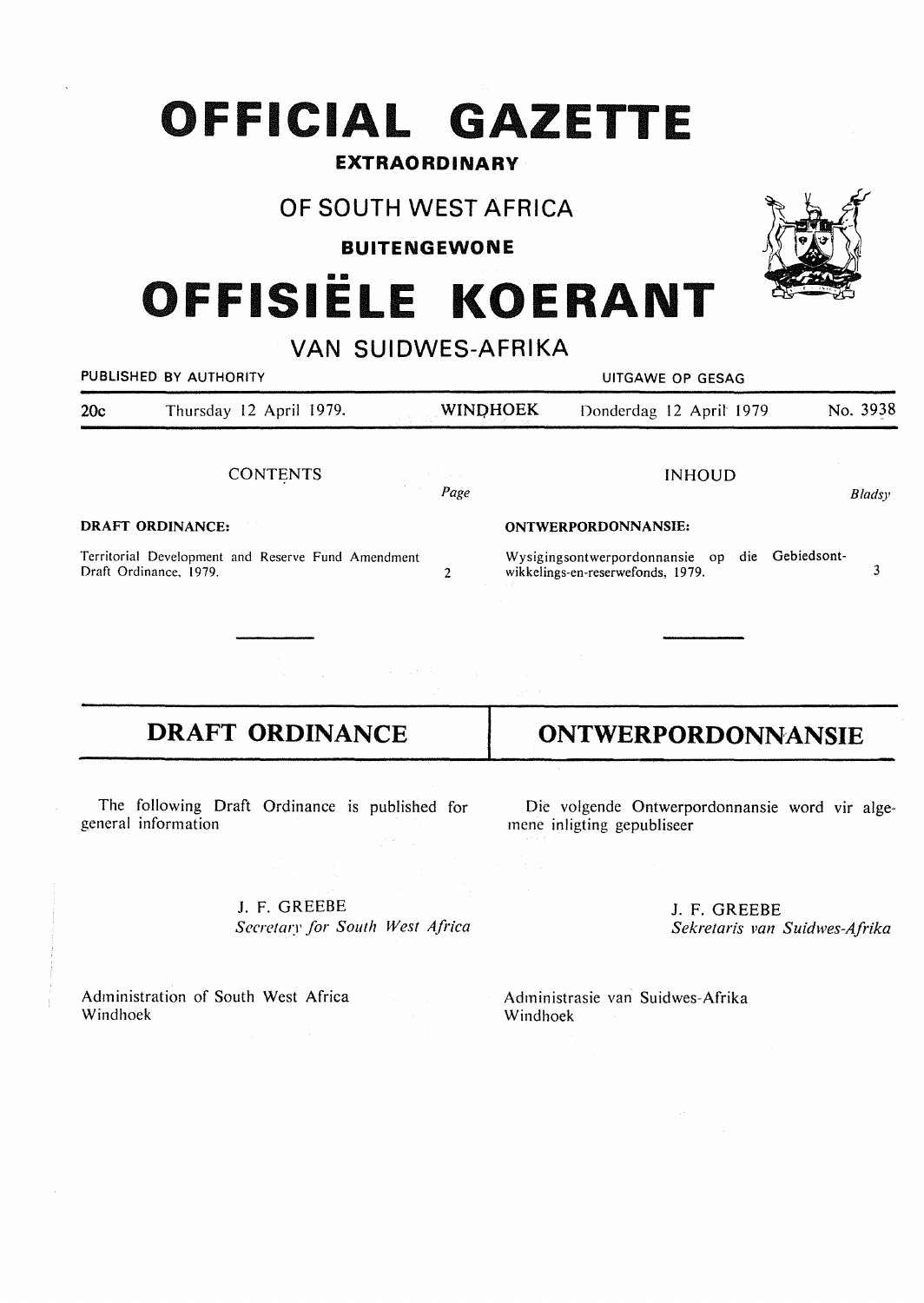proposed.

 $\mathbf{I}$ 

#### GENERAL EXPLANATORY NOTE:

Words underlined with solid line indicate insertions proposed.

Words in square brackets indicate omissions  $\overline{\phantom{a}}$ 

## **DRAFT ORDINANCE**

To amend the Territorial Development and Reserve Fund Ordinance, 1944, so as to extend the matters in respect of which moneys may be paid out from the Roads Construction Account; and to provide for incidental matters.

BE IT ORDAINED by the Legislative Assembly for the Territory of South West Africa, as follows:-

1. Section 6 of the Territorial Development and Reserve Fund Ordinance, 1944, is hereby amended by the substitution for subparagraph (iv) of paragraph (e) of subsection (1) of the following subparagraph:

"(iv) the execution, subject to the payment of the fees determined by the Executive Committee from time to time, of any work by the Roads Branch for other branches of the Administration, for State Departments of the Republic of South Africa, for local authorities, for other authorities, bodies and persons, whether vested with any form or measure of public authority or not, approved by the Executive Committee and in respect of airports;".

Short title and commencement.

of 1976.

2. This Ordinance shall be called the Territorial Development and Reserve Fund Amendment Ordinance, 1979, and shall be deemed to have come into operation on I April 1973.

Amendment of section 6 of Ordinance 13 of 1944, as amended by section 1 of<br>Proclamation 16 of 1945. section 1 of Ordinance 5 of 1946. section 3 of Ordi-nance 8 of 194 7. section *3*  of Ordinance 9 of 1948. section 2 of Ordinance 2 of 1950, section 1 of Ordinance 18 of 1951. section 3 of Ordinance 3 of 1953. section 4 of Ordinance 16 of l95J. section *3* of Ordi nancc 14 of 1955. section J6 of Ordinance 39 of 1955. section *3* of Ordinance 27 of 1957. section 2 of' Ordinance 12: of I 958. section 2 of Ordinance *3* of 1959. section 16 of Ordi· nancc 29 of 1967. Section I of Ordinance 22 of 1969, section 3 of Ordinance 3 of 1970. sections 1 and 3 of Ordinance 2 of 1973 and section I of Ordinance 15